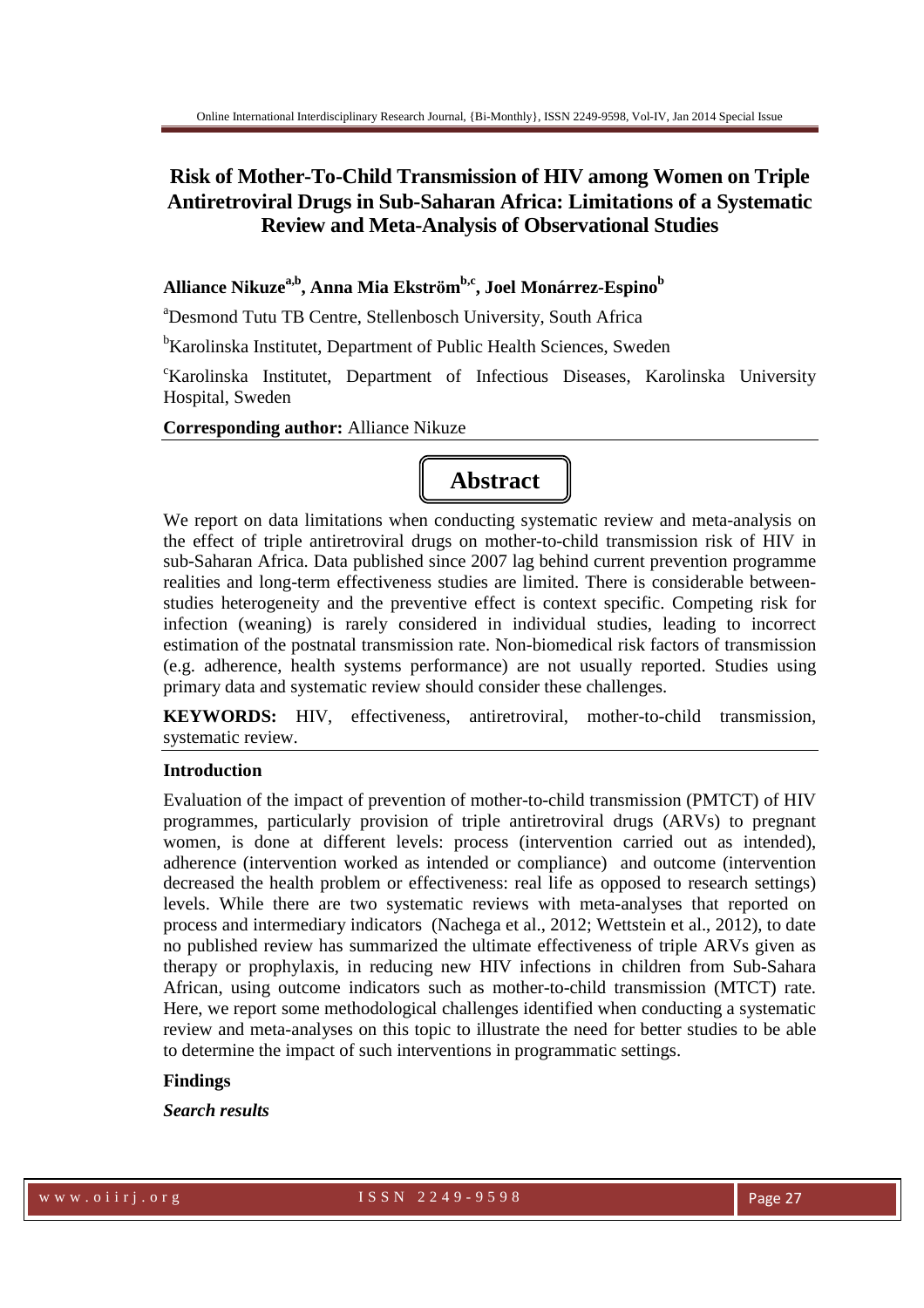Table 1 shows the results of an online search performed in January and February 2013 using relevant key terms in PubMed and Embase that identified 30 studies on the effect of triple ARVs on MTCT rate (Cassim et al., 2010; Chama et al., 2007; Chama et al., 2010; Chibwesha et al., 2011; Cotton et al., 2009; Creek et al., 2008; Dryden-Peterson et al., 2011; Fitzgerald et al., 2010; Gartland et al., 2013; Geddes et al., 2011; Kesho Bora Study Group, 2010; Hoffman et al., 2010; Horwood et al., 2012; Hussain et al., 2011; Ibeziako et al., 2012; Ilboudo et al., 2010; Imade et al., 2010; Kouanda et al., 2010; Linguissi et al., 2012; Lussiana et al., 2012; Marazzi et al., 2010; Namukwaya et al., 2011; Njom Nlend et al., 2012; Nuwagaba-Biribonwoha et al., 2010; Nyandiko et al., 2010; Ruton et al., 2012; Tchendjou et al., 2010; Tonwe-Gold et al., 2007; Torpey et al., 2012; van Lettow et al., 2011). However, a search in two major HIV/AIDS conference proceedings (i.e.  $6<sup>th</sup>$  International AIDS Society Conference on HIV Pathogenesis, Treatment and Prevention in 2011 and the XIXth International AIDS Conference 2012) showed nine additional studies (Bosch et al., 2011; Carter et al., 2012; Diese et al., 2011; Dow et al., 2012; Kim et al., 2012; Kiptirim et al., 2011; Tchiakpe et al., 2011; Thompson et al., 2011; Tinoaga et al., 2011) pointing to the need to expand the search to less conventional data sources to obtain updated information and prevent publication bias. In addition, only eight studies looked at the long-term effectiveness after 18 months, even though this is the recommended time to accurately assess postnatal transmission (WHO, 2012).

#### *Bias within studies and heterogeneity*

Conventional quality assessment of studies relying on a tool like the New Castle Ottawa Scale (Wells et al., n.d.)] is inadequate to assess programme quality and surveillance bias, so that more ad hoc quality scales have to be developed for this purpose.

As expected, the heterogeneity across studies was very large (Q-statistic 221.6, p<0.000;  $I^2$ -index (95%CI 92.9-96.5%)). This can be explained by variations in a number of factors such as 1) whether ARVs intervention was of both therapeutic and preventive nature or used only therapeutic purposes, 2) gestational week at ARVs initiation, 3) mothers' virologic or immunologic status at initiation of therapy or prophylaxis, 4) bias due to loss to follow-up, 5) differences in timing of HIV testing in infants (age), 6) differences in breastfeeding patterns (exclusive breastfeeding vs. mixed or replacement feeding), 7) adherence to drugs intake, and 8) differences in study design (facility-based vs. population-based), and 9) variability in health systems performance and degree of programme implementation in reality. Further statistical analyses such as sensitivity analysis, meta-regression appear necessary for a better understanding of the heterogeneity between studies.

#### *Synthesis results*

Our pooled MTCT rate from the 12 studies measuring transmission after 6 months was 4.0% (95%CI 1.6-7.3%). However, the limitations in terms of interpreting the outcome are several: 1) The large heterogeneity observed limited the interpretation since this estimate can be thought of as a weighted mean effect around which the true effect varies. Had the studies been more homogenous, the summary estimate would have been interpreted as the best available estimate of the true effect. 2) Most of the studies included were facility-based and many suffered from considerable loss to follow-up for reasons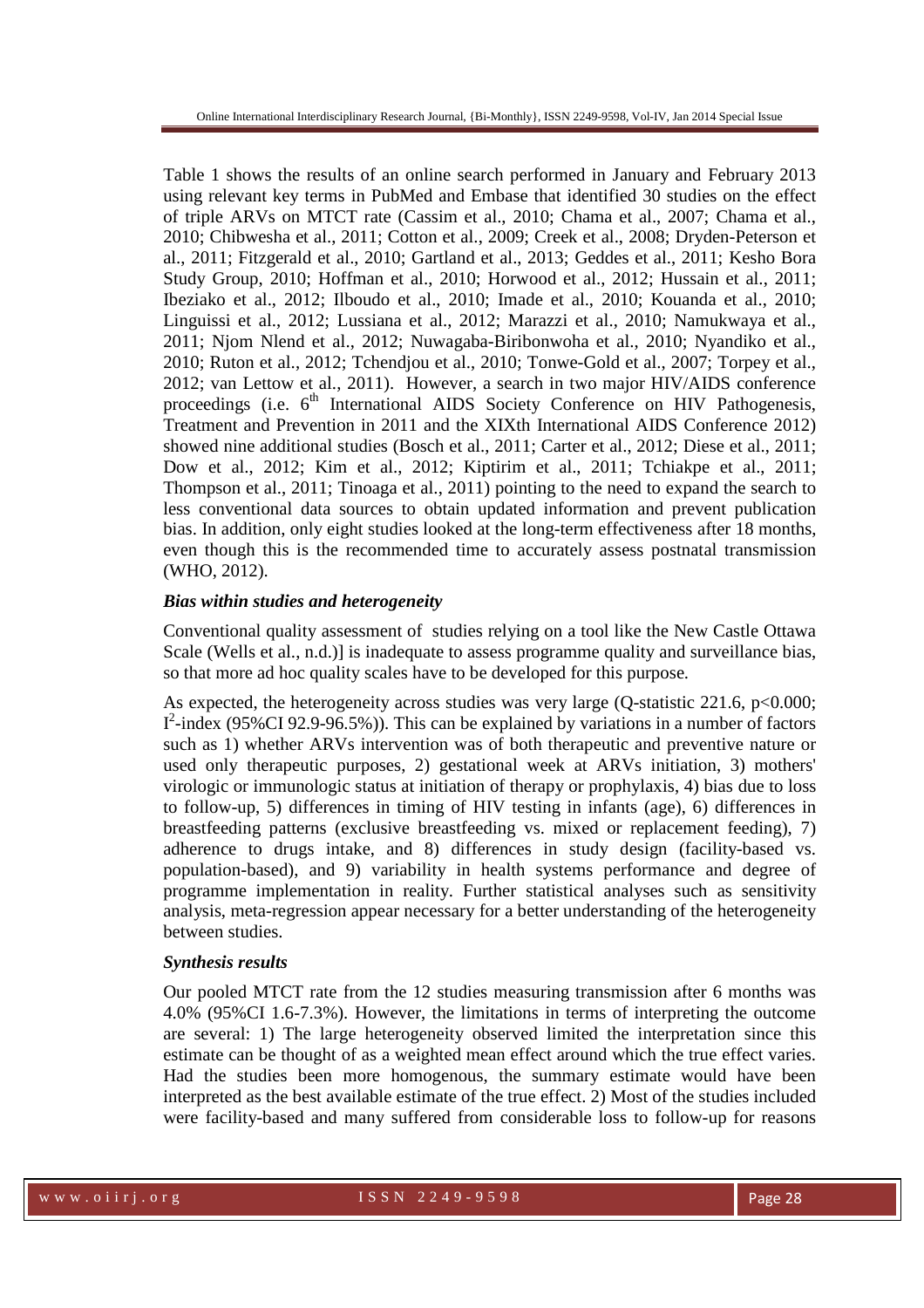other than death, a common problem in PMTCT programmes, resulting in a major source of bias. 3) Most studies did not consider competing risk for HIV infection like weaning, as previously recommended (Alioum et al., 2001), leading to incorrect estimation of postnatal transmission rate. 4) Studies usually reported biomedical factors of transmission (i.e. duration of ARVs before birth, postnatal prophylaxis for children, breastfeeding, mode of delivery, maternal CD4 and viral load, maternal age, etc) but did not consider socio-cultural (i.e. male involvement, support network, disclosure), health systems (i.e. quality of care, home delivery), structural (i.e. education, income), and behavioural (i.e. readiness for ARVs, adherence) factors, which might play important roles in real-life effectiveness of various PMTCT strategies.

#### **Conclusion and recommendations**

The effect of triple ARVs on MTCT rate in programmatic settings in SSA very much depends on the context in which the intervention is implemented. Future studies on MTCT rates at country, provincial, programme, and facility levels should assess all possible risk factors associated with residual MTCT of HIV to allow development of targeted interventions to improve PMTCT programmes. These studies should also consider a standardization of reporting on weaning or breastfeeding. A comprehensive and rigorous systematic review and meta-analysis should then take in consideration the issues highlighted in this paper. Other important actions to be undertaken before and during a thorough systematic review of PMTCT include an extended grey literature search including programmes' reports and conference proceedings in addition to published studies in order to avoid publication bias and outdated reports, an adaptation of a quality assessment tool, a stabilization of individual MTCT rates taking in account competing risk like weaning and bias due to loss to follow up; and a categorization of possible heterogeneity's factors for a meta-regression.

#### **Acknowledgments**

This publication has been produced during AN's master study period in public health epidemiology at Karolinska Institutet, thanks to a Swedish Institute scholarship.

#### **References**

- Alioum, A., Dabis, F., Dequae-merchadou, L., Haverkamp, G., Hudgens, M., Hughes, J., and Kesho Bora Study Group (2001). Estimating the efficacy of interventions to prevent mother-to-child transmission of HIV in breast-feeding populations : development of a consensus methodology. Statist. Med. 20, pp.3539–3556
- Bosch, J. V. P., Haule, A., and Mwangomale, A. (2011). Roll out of prevention of mother-to-child transmission (PMTCT) services in Tanzania using a district approach : achievements , effectiveness , costs and lessons learned. Proceedings of 6th IAS Conference on HIV pathogenesis, treatment and prevention held in Rome. Available online at http://pag.ias2011.org/abstracts.aspx?aid=3219
- Carter, R. J., Musoke, P., and Coutsoudis, A. (2012). Field efficacy of antiretroviral treatment and prophylaxis for prevention of mother-to-child transmission in resource limited settings. Proceedings of 19th International AIDS Conference held in Washington. Available online at http://pag.aids2012.org/abstracts.aspx?aid=5760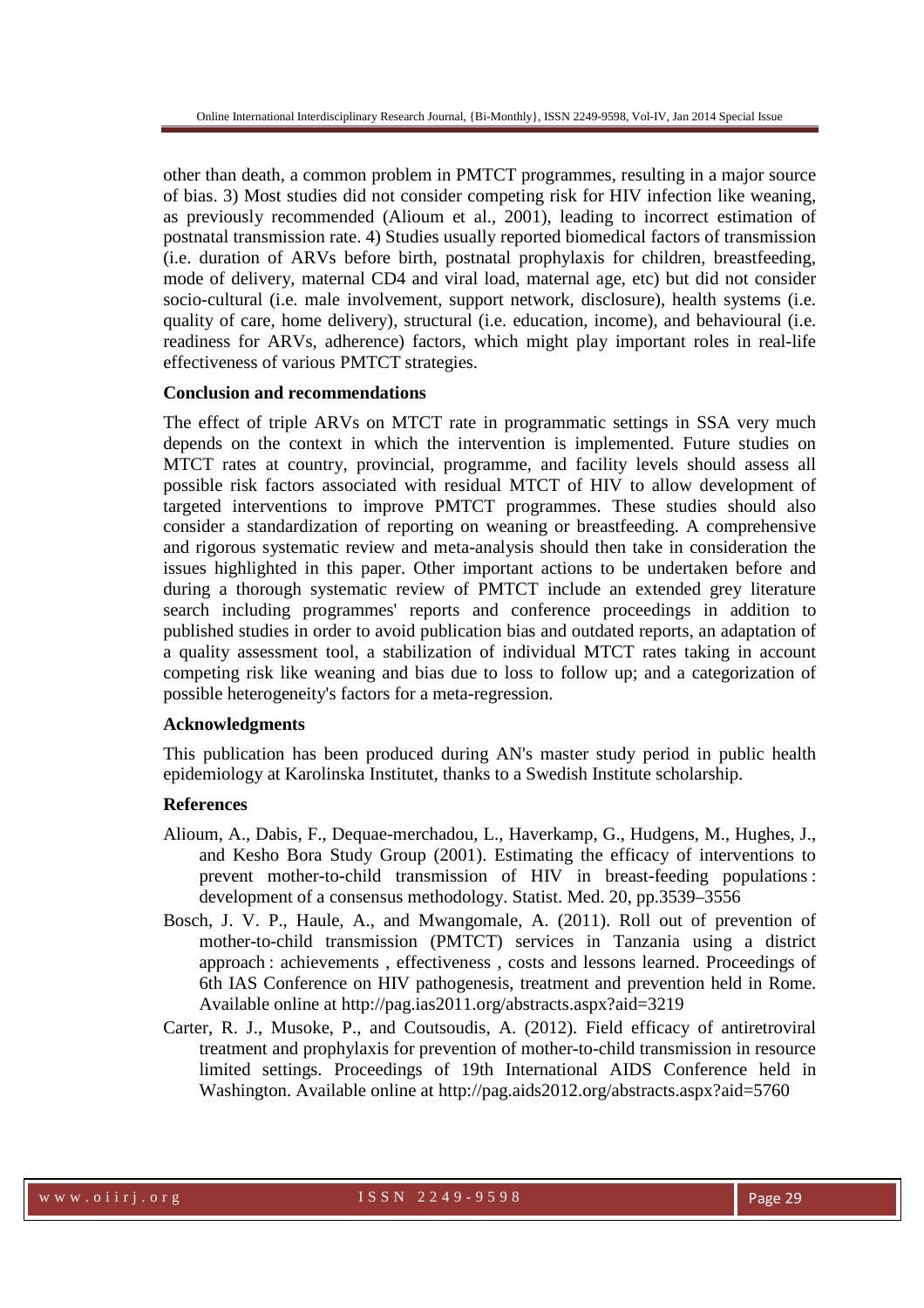- Cassim, S. M., and Botha, J. H. (2010). Prevention of mother-to-child transmission outcomes in the private sector in central durban. The Southern African Journal of HIV Medicine. 30, pp.6–7.
- Chama, C., Gashau, W., and Oguche, S. (2007). The value of highly active antiretroviral therapy in the prevention of mother-to-child transmission of HIV. Journal of obstetrics and gynaecology. 27(2), pp.134–7
- Chama, C. M., Bello, M., Ajayi, B. a, Zarma, S., and Gashau, W. (2010). The use of highly active antiretroviral therapy for the prevention of mother-to-child transmission of the human immunodeficiency virus in Nigeria. Journal of obstetrics and gynaecology.  $30(4)$ , pp. $362-6$
- Chibwesha, C. J., Giganti, M. J., Putta, N., Chintu, N., Mulindwa, J., Dorton, B. J., and Stringer, E. M. (2011). Optimal time on HAART for prevention of mother-to-child transmission of HIV. J Acquir Immune Defic Syndr. 58(2), pp.224–8
- Cotton, M., Kim, S., Rabie, H., and Coetzee, J. (2009). A window into a public programme for prevention of mother-to-child transmission of HIV; evidence from a prospective clinical trial. The Southern African Journal of HIV Medicine. pp.16–19.
- Creek, T., Tanuri, A., Smith, M., Seipone, K., Smit, M., Legwaila, K., and Shaffer, N. (2008). Early diagnosis of human immunodeficiency virus in infants using polymerase chain reaction on dried blood spots in Botswana's national program for prevention of mother-to-child transmission. Pediatr Infect Dis J. 27(1), pp.22–6
- Diese, M., Kikumbih, N., and Perchal, P. (2011). The efficacy of triple antiretroviral treatment during pregnancy and breastfeeding for prevention of mother-to-child transmission of HIV-1 : hospital setting experience from Tanzania. Proceedings of 6th IAS Conference on HIV pathogenesis, treatment and prevention held in Rome. Available online at http://pag.ias2011.org/abstracts.aspx?aid=2119
- Dow, D. E., Schimana, W., and Feng, S. (2012). PMTCT Performance among HIV-Exposed Infants in Tanzania. Proceedings of 19th International AIDS Conference held in Washington. Available online at http://pag.aids2012.org/EPosterHandler.axd?aid=15626
- Dryden-Peterson, S., Jayeoba, O., Hughes, M. D., Jibril, H., Keapoletswe, K., Tlale, J., and Lockman, S. (2011). Highly Active Antiretroviral Therapy versus Zidovudine for prevention of mother-to-child transmission in a programmatic setting, Botswana. J Acquir Immune Defic Syndr. 58(3), pp.353–7
- Fitzgerald, F. C., Bekker, L.-G., Kaplan, R., Myer, L., Lawn, S. D., and Wood, R. (2010). Mother-to-child transmission of HIV in a community-based antiretroviral clinic in South Africa. S Afr Med J. 100(12), pp.827–31
- Gartland, M. G., Chintu, N. T., Li, M. S., Lembalemba, M. K., Mulenga, S. N., Bweupe, M., and Chi, B. H. (2013). Field effectiveness of combination antiretroviral prophylaxis for the prevention of mother-to-child HIV transmission in rural Zambia. AIDS. 27, pp.000–000
- Geddes, R., Giddy, J., Butler, L. M., Van Wyk, E., Crankshaw, T., Esterhuizen, T. M., and Knight, S. (2011). Dual and triple therapy to prevent mother-to-child transmission of HIV in a resource-limited setting - lessons from a South African programme. S Afr Med J. 101(9), pp.651–4.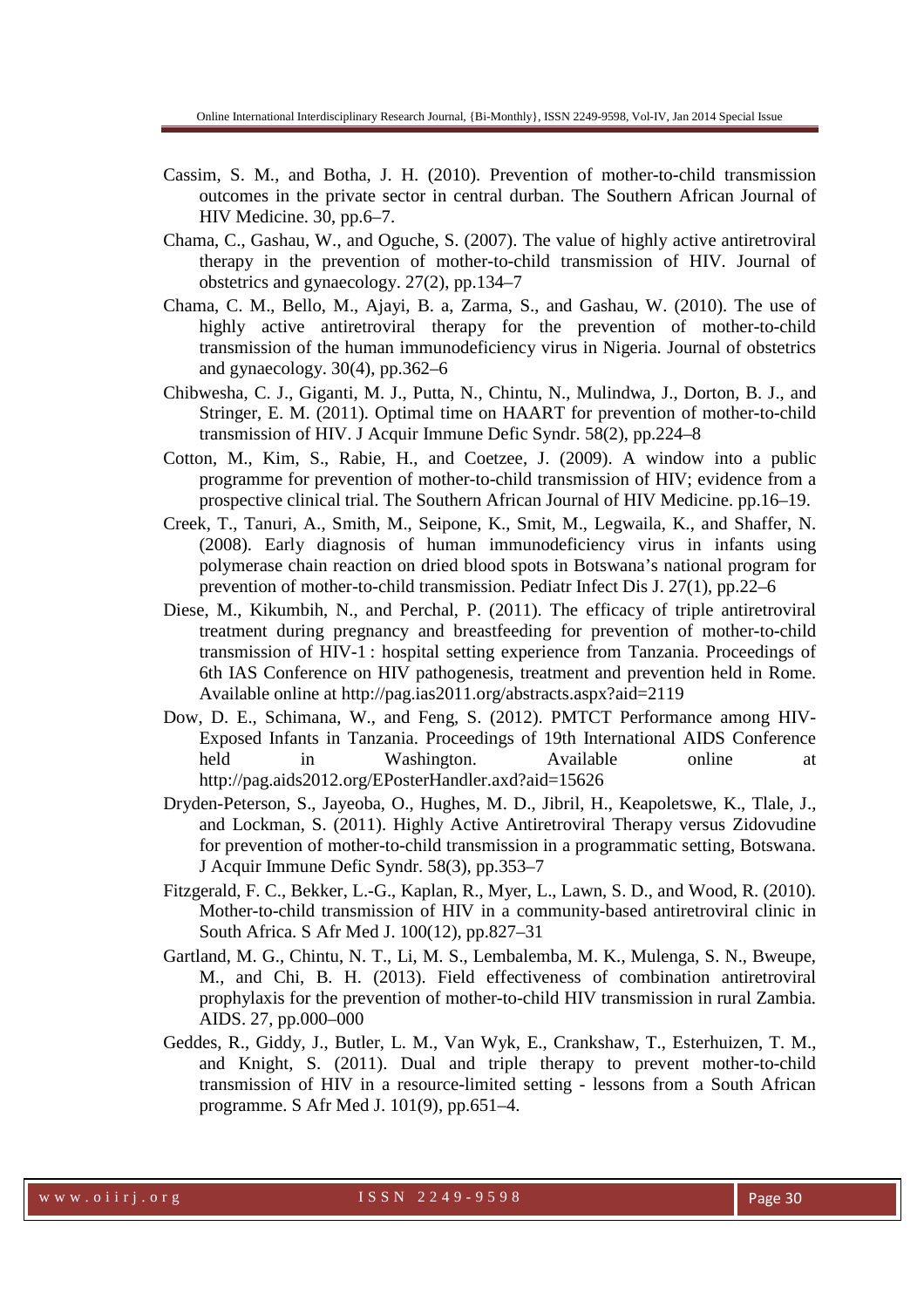- Group, The Kesho Bora Study (2010). Eighteen-month follow-up of HIV-1-infected mothers and their children enrolled in the Kesho Bora study observational cohorts. J Acquir Immune Defic Syndr. 54(5), pp.533–41
- Hoffman, R. M., Black, V., Technau, K., van der Merwe, K. J., Currier, J., Coovadia, A., and Chersich, M. (2010). Effects of highly active antiretroviral therapy duration and regimen on risk for mother-to-child transmission of HIV in Johannesburg, South Africa. J Acquir Immune Defic Syndr. 54(1), pp.35–41
- Horwood, C., Vermaak, K., Butler, L., Haskins, L., Phakathi, S., and Rollins, N. (2012). Elimination of paediatric HIV in KwaZulu-Natal, South Africa: large-scale assessment of interventions for the prevention of mother-to-child transmission. Bull World Health Organ. 90(3), pp.168–75
- Hussain, A., Moodley, D., Naidoo, S., and Esterhuizen, T. M. (2011). Pregnant women's access to PMTCT and ART services in South Africa and implications for universal antiretroviral treatment. PloS one. 6(12), e27907
- Ibeziako, N. S., Ubesie, A. C., Emodi, I. J., Ayuk, A. C., Iloh, K. K., and Ikefuna, A. N. (2012). Mother-to-child transmission of HIV: the pre-rapid advice experience of the university of Nigeria teaching hospital Ituku/Ozalla, Enugu, South-east Nigeria. BMC Research Notes. 5(1), pp.305
- Ilboudo, D., Simpore, J., Ouermi, D., Bisseye, C., Sagna, T., Odolini, S., and Musumeci, S. (2010). Towards the complete eradication of mother-to-child HIV/HBV coinfection at Saint Camille Medical Centre in Burkina Faso, Africa. Braz J Infect Dis. 14(3), pp.219–224
- Imade, P. E., Uwakwe, N. O., Omoregie, R., and Eghafona, N. O. (2010). Effect of Prevention of the Mother to Child Transmission Program on the Prevalence of Postnatal HIV Infection in Benin City, Nigeria. Fooyin J Health Sci. 2(2), pp.58–61
- Kim, M. H., Ahmed, S., & Bhalakia, A. (2012). Low rates of early mother-to-child transmission in a routine programmatic setting in Lilongwe, Malawi. Proceedings of 19th International AIDS Conference held in Washington. Available online at http://pag.aids2012.org/abstracts.aspx?aid=13318
- Kiptirim, W. K., Akach, E., & Mumba, S. (2011). A retrospective study of the effectiveness of HIV prevention of mother to child transmission in Kibera informal settlement in Kenya. Proceedings of 6th IAS Conference on HIV pathogenesis, treatment and prevention held in Rome. Available online at http://pag.ias2011.org/abstracts.aspx?aid=2489
- Kouanda, S., Tougri, H., Cisse, M., Simpore, J., Pietra, V., Doulougou, B., and Sondo, B. (2010). Impact of maternal HAART on the prevention of mother-to-child transmission of HIV: results of an 18-month follow-up study in Ouagadougou, Burkina Faso. AIDS care. 22(7), pp.843–50
- Linguissi, L. S. G., Bisseye, C., Sagna, T., Nagalo, B. M., Ouermi, D., Djigma, F. W., and Simpore, J. (2012). Efficiency of HAART in the prevention of mother to children HIV-1 transmission at Saint Camille medical centre in Burkina Faso, West Africa. Asian Pacific journal of tropical medicine. 5(12), pp.991–4
- Lussiana, C., Clemente, S. V. L., Ghelardi, A., Lonardi, M., Pulido Tarquino, I. A., and Floridia, M. (2012). Effectiveness of a prevention of mother-to-child HIV transmission programme in an urban hospital in Angola. PloS one, 7(4), e36381.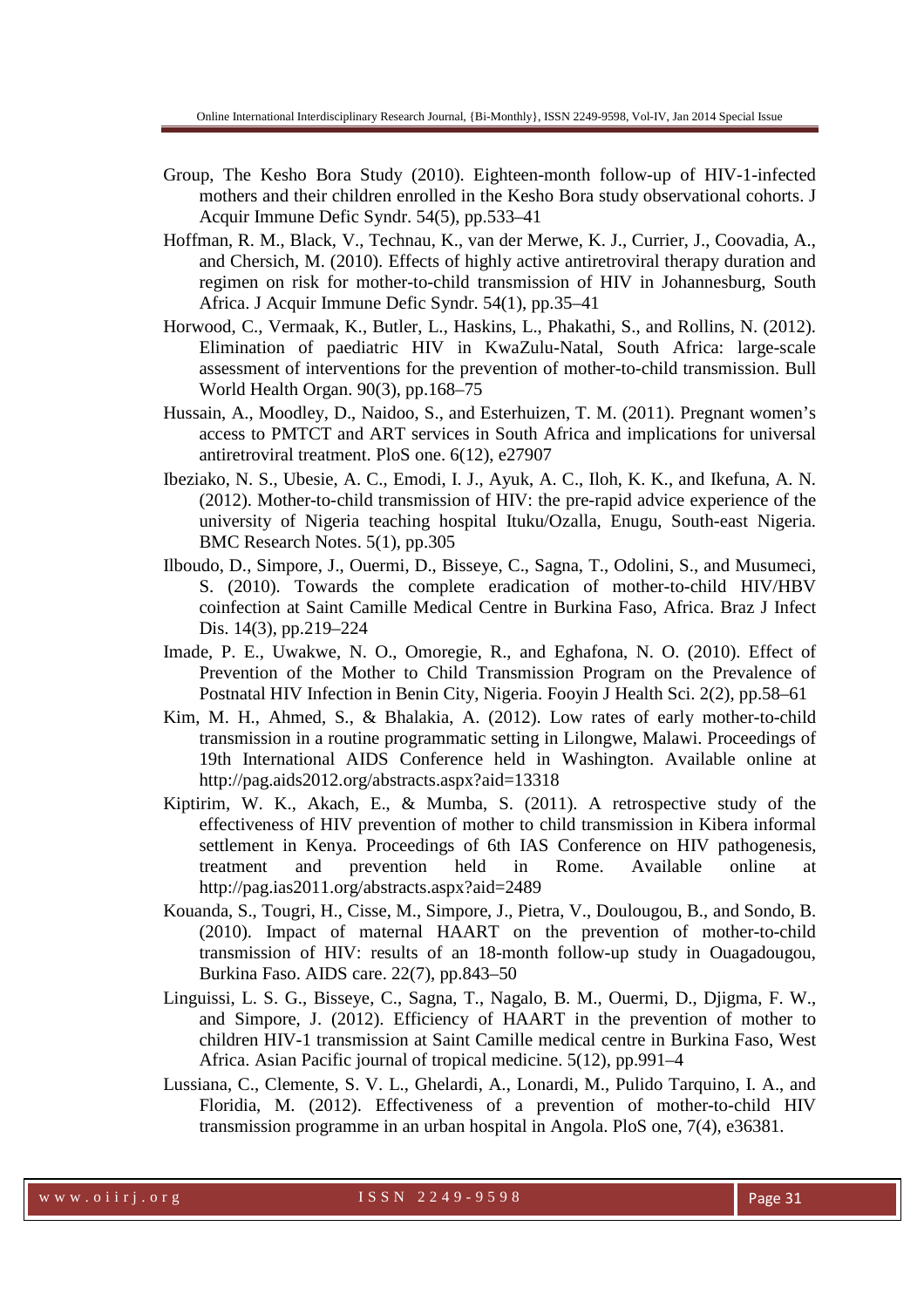- Marazzi, M. C., Liotta, G., Nielsen-Saines, K., Haswell, J., Magid, N. a, Buonomo, E., and Palombi, L. (2010). Extended antenatal antiretroviral use correlates with improved infant outcomes throughout the first year of life. AIDS. 24(18), pp.2819– 26
- Nachega, J. B., Uthman, O. A., Anderson, J., Peltzer, K., Wampold, S., Cotton, M. F., and Mofenson, L. M. (2012). Adherence to antiretroviral therapy during and after pregnancy in low-income, middle-income, and high-income countries: a systematic review and meta-analysis. AIDS, 26(16), pp.2039–52
- Namukwaya, Z., Mudiope, P., Kekitiinwa, A., Musoke, P., Matovu, J., Kayma, S., and Fowler, M. G. (2011). The impact of maternal highly active antiretroviral therapy and short-course combination antiretrovirals for prevention of mother-to-child transmission on early infant infection rates at the Mulago national referral hospital in Kampala, Uganda, January 20. J Acquir Immune Defic Syndr. 56(1), pp.69–75
- Njom Nlend, A. E., Same Ekobo, C., Bitoungui, M., Bagfegue Ekani, B., Tchokoteu, P., Lyeb, S., and The Mother and Child Network (2012). Early outcomes of HIV exposed children in the first district-wide programme using extended regimens for the prevention of mother-to-child transmission of HIV, in Yaounde, Cameroon. Journal of tropical pediatrics, 58(4), pp.297–302
- Nuwagaba-Biribonwoha, H., Werq-Semo, B., Abdallah, A., Cunningham, A., Gamaliel, J. G., Mtunga, S., and Abrams, E. J. (2010). Introducing a multi-site program for early diagnosis of HIV infection among HIV-exposed infants in Tanzania. BMC pediatrics. 10, pp.44.
- Nyandiko, W. M., Otieno-Nyunya, B., Musick, B., Bucher-Yiannoutsos, S., Akhaabi, P., Lane, K., and Wools-Kaloustian, K. (2010). Outcomes of HIV-exposed children in western Kenya: efficacy of prevention of mother to child transmission in a resourceconstrained setting. J Acquir Immune Defic Syndr, 54(1), pp.42–50
- Ruton, H., Mugwaneza, P., Shema, N., Lyambabaje, A., de Dieu Bizimana, J., Tsague, L., and Binagwaho, A. (2012). HIV-free survival among nine- to 24-month-old children born to HIV-positive mothers in the Rwandan national PMTCT programme: a community-based household survey. Journal of the International AIDS Society. 15(1), pp.4
- Tchendjou, P., Same-Ekobo, C., Nga, A., Tejiokem, M., Kfutwah, A., Nlend, A. N., and Dabis, F. (2010). Effectiveness of multidrug antiretroviral regimens to prevent mother-to-child transmission of HIV-1 in routine public health services in Cameroon. PloS one. 5(4), e10411
- Tchiakpe, E., Lafia, B., & Métadokou, D. (2011). Contribution of blotting paper in the decentralization of Early HIV-1 diagnosis infection in Benin. Proceedings of 6th IAS Conference on HIV pathogenesis, treatment and prevention held in Rome. Available online at http://pag.ias2011.org/abstracts.aspx?aid=272
- Thompson, D., Edmonds, A., & Lusiama, J. (2011). Field Evaluation of a Prevention of Mother-to-Child Transmission Program in the Democratic Republic of Congo using DNA PCR Test Results – Implications for Increased Intervention Impact. Proceedings of 6th IAS Conference on HIV pathogenesis, treatment and prevention held in Rome. Available online at http://pag.ias2011.org/abstracts.aspx?aid=4233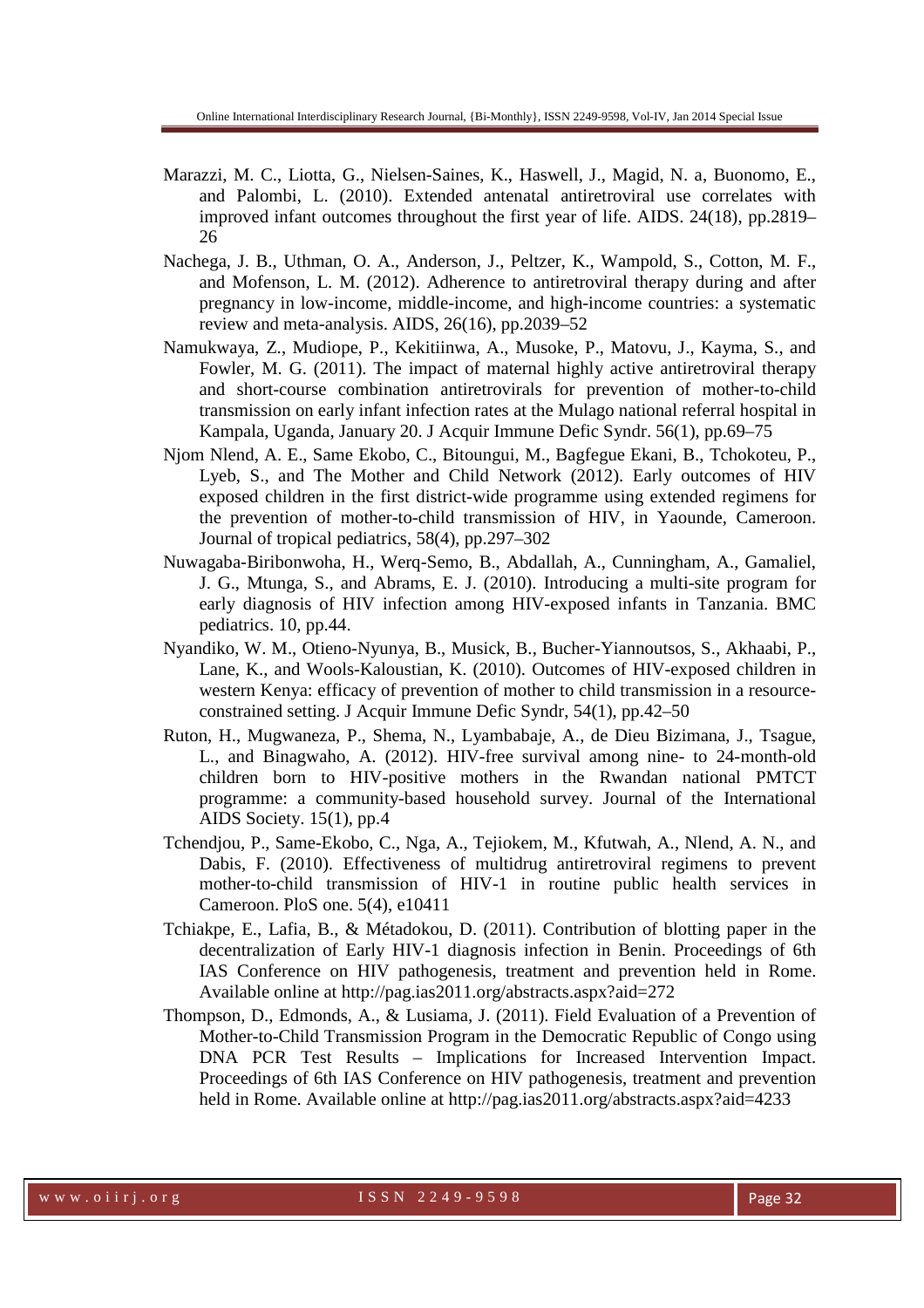- Tinoaga, O. L., Savadogo, L. G. B., and Meda, N. (2011). Residual vertical transmission of HIV in mother-infant pairs receiving PMTCT program in Ouagadougou , Burkina Faso. Proceedings of 6th IAS Conference on HIV pathogenesis, treatment and prevention held in Rome. Retrieved from http://pag.ias2011.org/abstracts.aspx?aid=2427
- Tonwe-Gold, B., Ekouevi, D. K., Viho, I., Amani-Bosse, C., Toure, S., Coffie, P. a, and Dabis, F. (2007). Antiretroviral treatment and prevention of peripartum and postnatal HIV transmission in West Africa: evaluation of a two-tiered approach. PLoS medicine. 4(8), e257
- Torpey, K., Mandala, J., Kasonde, P., Bryan-Mofya, G., Bweupe, M., Mukundu, J., and Welsh, M. (2012). Analysis of HIV early infant diagnosis data to estimate rates of perinatal HIV transmission in Zambia. PloS one. 7(8), e42859
- Van Lettow, M., Bedell, R., Landes, M., Gawa, L., Gatto, S., Mayuni, I., and Schouten, E. (2011). Uptake and outcomes of a prevention-of mother-to-child transmission (PMTCT) program in Zomba district, Malawi. BMC public health. 11(1), pp.426
- Wells, G., Shea, B., O'Connell, D., Peterson, J., Welch, V., Losos, M., and Tugwell, P. (n.d.). The Newcastle-Ottawa Scale (NOS) for assessing the quality of nonrandomised studies in meta-analyses. Available online at http://www.ohri.ca/programs/clinical\_epidemiology/oxford.asp
- Wettstein, C., Mugglin, C., Egger, M., Blaser, N., Vizcaya, L. S., Estill, J., and Keiser, O. (2012). Missed opportunities to prevent mother-to-child-transmission: systematic review and meta-analysis. AIDS. 26(18), pp.2361–73
- WHO. (2012). A SHORT GUIDE ON METHODS: Measuring the impact of national PMTCT programmes: towards the Elimination of New HIV Infections Among Children by 2015 and Keeping Their Mothers Alive. Geneva: World Health Organization.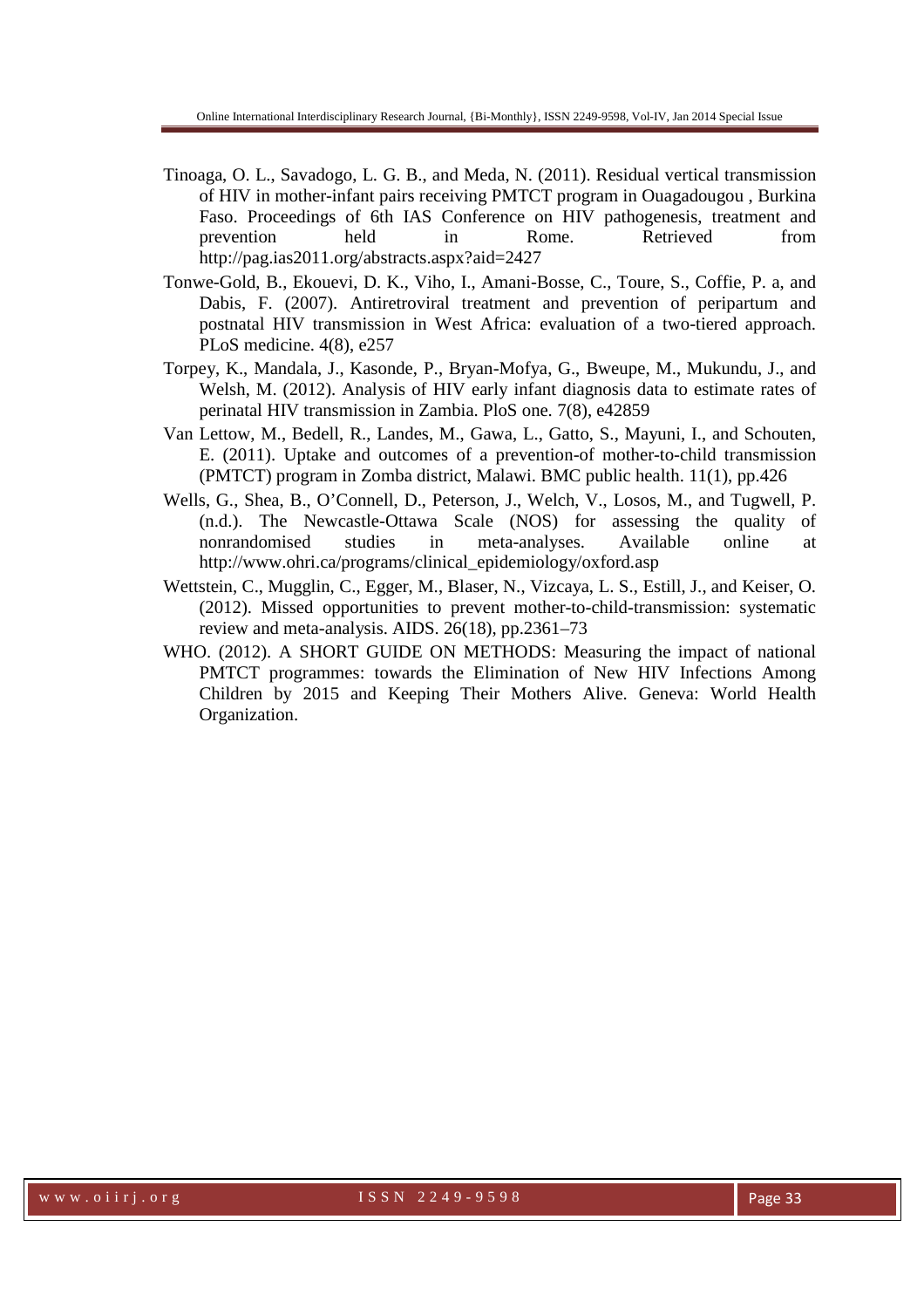| First author, year              | Country                      | Data<br>period <sup>1</sup> | Regimen                  | $CD4^3$          | Infants <sup>4</sup> | Diagnosis test    | Time <sup>5</sup> | $\mbox{N}^6$ | (95%<br>Rate<br>$CD^7$ |
|---------------------------------|------------------------------|-----------------------------|--------------------------|------------------|----------------------|-------------------|-------------------|--------------|------------------------|
| Chama, 2007 <sup>10</sup>       | Nigeria                      | $07.02 -$<br>12.04          | ART                      | $<$ 200          | Single dose          | Rapid test        | $16-24 \text{ m}$ | 22           | 9.1                    |
| Tonwe-Gold,<br>$2007^{10}$      | <b>Ivory Coast</b>           | 08.03-                      | <b>ART</b>               | $<$ 200 $\,$     | Short                | Rapid<br>test/PCR | $<$ 3 m           | 95           | $1(0.0-3.1)$           |
|                                 |                              | 04.05                       |                          |                  |                      |                   | $3-6m$            | 86           | $3.3(0.0-6.9)$         |
|                                 |                              |                             |                          |                  |                      |                   | $7-15$ m          | 86           | $3.3(0.0-6.9)$         |
| <b>Creek</b> , 2008             | Botswana                     | $06.05 -$<br>12.05          | ART                      | $<$ 200 $\,$     | Medium               | PCR               | $<$ 24 m          | 175          | 0.6                    |
| Cotton, 2009                    | South Africa                 | $04.05 -$<br>05.06          | <b>ART</b>               | $<$ 200          | Short                | <b>PCR</b>        | $3-6$ m           | 57           | 1.8                    |
| Cassim, 2010                    | South Africa                 | 01.04-<br>06.05             | ART/tAR Any<br><b>Vs</b> |                  | Long                 | PCR/ELISA         | $16-24$ m         | 92           | 2.2                    |
| Chama, 2010                     | Nigeria                      | $01.07 -$<br>12.08          | <b>ART</b>               | Any              | Long                 | PCR               | $3-6m$            | 446          | 1.1                    |
| Fitzgerald, 2010                | South Africa                 | 09.02-<br>03.08             | <b>ART</b>               | $<$ 200/ $<$ 250 |                      | <b>PCR</b>        | $3-6m$            | 214          | $5.1(2.8-9.0)$         |
| Hoffman, 2010                   | South Africa                 | 01.04-<br>08.08             | <b>ART</b>               | $<$ 200          | Single dose          | <b>PCR</b>        | $<$ 3 m           | 873          | 4.9                    |
| Ilboudo, 2010                   | <b>Burkina Faso</b>          | $01.07 -$<br>04.09          | <b>ART</b>               |                  |                      | PCR               | $3-6$ m           | 115          | $\boldsymbol{0}$       |
| Imade, 2010                     | Nigeria                      |                             | <b>ART</b>               |                  |                      | <b>PCR</b>        | $<$ 3 m           | 201          | 8.96                   |
| K-Bora<br>Study,<br>$2010^{10}$ | <b>Burkina</b><br>Faso/Kenya | $01.05 -$<br>09.06          | <b>ART</b>               | $<$ 200          | Single dose          | <b>PCR</b>        | $<$ 3 m           | 104          | $3.7(1.4-9.5)$         |
|                                 |                              |                             |                          |                  |                      |                   | $3-6m$            | 97           | $5.6(2.5-12)$          |
|                                 |                              |                             |                          |                  |                      |                   | $7-15$ m          | 94           | $7.5(3.8-14.5)$        |
|                                 |                              |                             |                          |                  |                      |                   | $16-24$ m         | 83           | $7.5(3.8-14.5)$        |

**Table 1.** Characteristics of reviewed studies on triple antiretroviral drugs and mother-to-child HIV transmission in Sub-Saharan Africa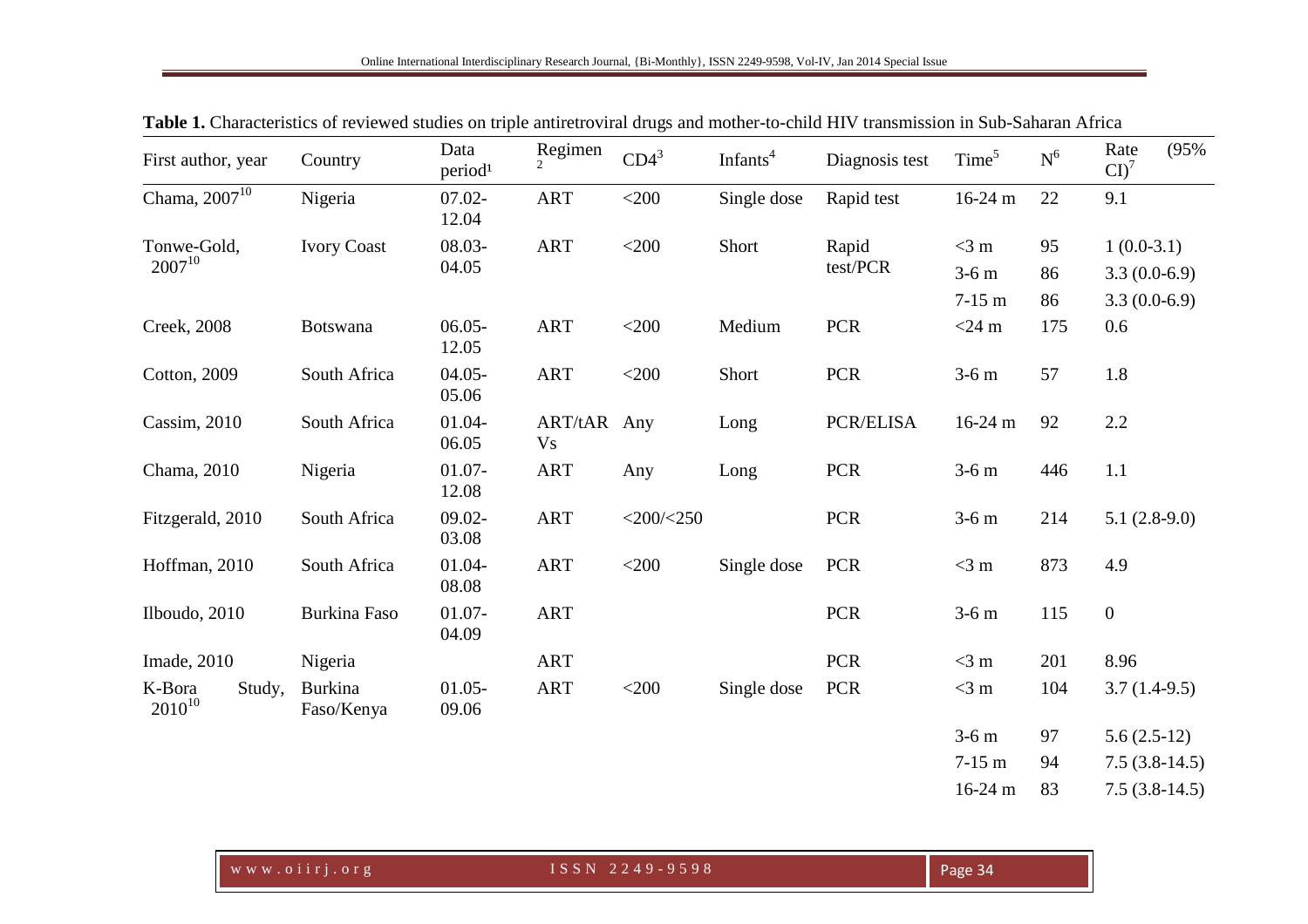| Kouanda, $2010^{10}$     | Burkina Faso                 | $01.03 -$<br>12.06 | <b>ART</b>                 |                     | Single dose              | Rapid<br>test/PCR | $7-15$ m<br>$16-24$ m         | 28<br>195            | $\boldsymbol{0}$<br>$\boldsymbol{0}$ |
|--------------------------|------------------------------|--------------------|----------------------------|---------------------|--------------------------|-------------------|-------------------------------|----------------------|--------------------------------------|
| Marrazi, $2010^{10}$     | Malawi/Mozambi 07.05-<br>que | 12.09              | ART/tAR < 350<br><b>Vs</b> |                     |                          | <b>PCR</b>        | $<$ 3 m<br>$3-6m$<br>$7-15$ m | 3081<br>2926<br>2536 | 0.8<br>$0.9^8$<br>$0.3^8$            |
| Nuwagaba-B, 2010         | Tanzania                     | 10.06-<br>03.07    | <b>ART</b>                 |                     | Single dose              | <b>PCR</b>        | $3-6m$                        | 10                   | $\boldsymbol{0}$                     |
| Nyandiko, $2010^{10}$    | Kenya                        | $02.02 -$<br>07.07 | ART/tAR < 250<br><b>Vs</b> |                     | Single dose              | <b>PCR/ELISA</b>  | $<$ 3 m<br>$16 - 24m$         | 733<br>416           | 3.6<br>$6.5^8$                       |
| Tchendjou, 2010          | Cameroon                     | 10.04-<br>03.08    | <b>ART</b>                 | $<$ 200/ $\leq$ 350 | Short/mediu<br>${\rm m}$ | PCR/ELISA         | $<$ 3 m                       | 73                   | $2.7(0.5-8.8)$                       |
| Chibwesha, 2011          | Zambia                       | $01.07 -$<br>03.10 | <b>ART</b>                 | $<$ 350             |                          | <b>PCR</b>        | $<$ 3 m                       | 1813                 | $3.3(2.5-4.2)$                       |
| Dryden-Peterson,<br>2011 | <b>Botswana</b>              | $02.09 -$<br>04.10 | <b>ART</b>                 | $<$ 250             | Medium                   | <b>PCR</b>        | $3-6m$                        | 252                  | $0.4(0-2.2)$                         |
| Geddes, 2011             | South Africa                 | 03.04-<br>02.07    | <b>ART</b>                 | $<$ 200             | Short                    | <b>PCR</b>        | $3-6m$                        | 373                  | 2.1                                  |
| Hussain, 2011            | South Africa                 | $02.10 -$<br>05.10 | <b>ART</b>                 | $<$ 200             |                          | <b>ELISA/PCR</b>  | $<$ 3 m                       |                      | 2.7                                  |
| Namukwaya, 2011          | Uganda                       | $01.07 -$<br>05.09 | <b>ART</b>                 | $<$ 350             | Short                    | <b>PCR</b>        | $<$ 3 m                       | 788                  | $1.7(0.8-2.8)$                       |
| Van Lettow, 2011         | Malawi                       | 08.09-<br>12.09    | <b>ART</b>                 | $<$ 250             | Single dose              | Rapid<br>test/PCR | $<$ 24 m                      | 13                   | $\boldsymbol{0}$                     |
| Horwood, 2012            | South Africa                 | 05.08-<br>04.09    | <b>ART</b>                 | $<$ 200             | Short/mediu<br>m         | Rapid<br>test/PCR | $<$ 3 m                       | 396                  | 5.1                                  |
| Ibeziako, $2012^{10}$    | Nigeria                      | 03.06-<br>09.08    | <b>ART</b>                 |                     | Long                     | Rapid<br>test/PCR | $16-24$ m                     | 178                  | $3.9(1.1-6.7)$                       |
| Linguissi, 2012          | Burkina Faso                 | $09.10 -$          | <b>ART</b>                 |                     | Medium                   | <b>PCR</b>        | $<$ 3 m                       | 114                  | $\boldsymbol{0}$                     |

| WWW.oiirj.org | ISSN 2249-9598 | Page 35. |
|---------------|----------------|----------|
|---------------|----------------|----------|